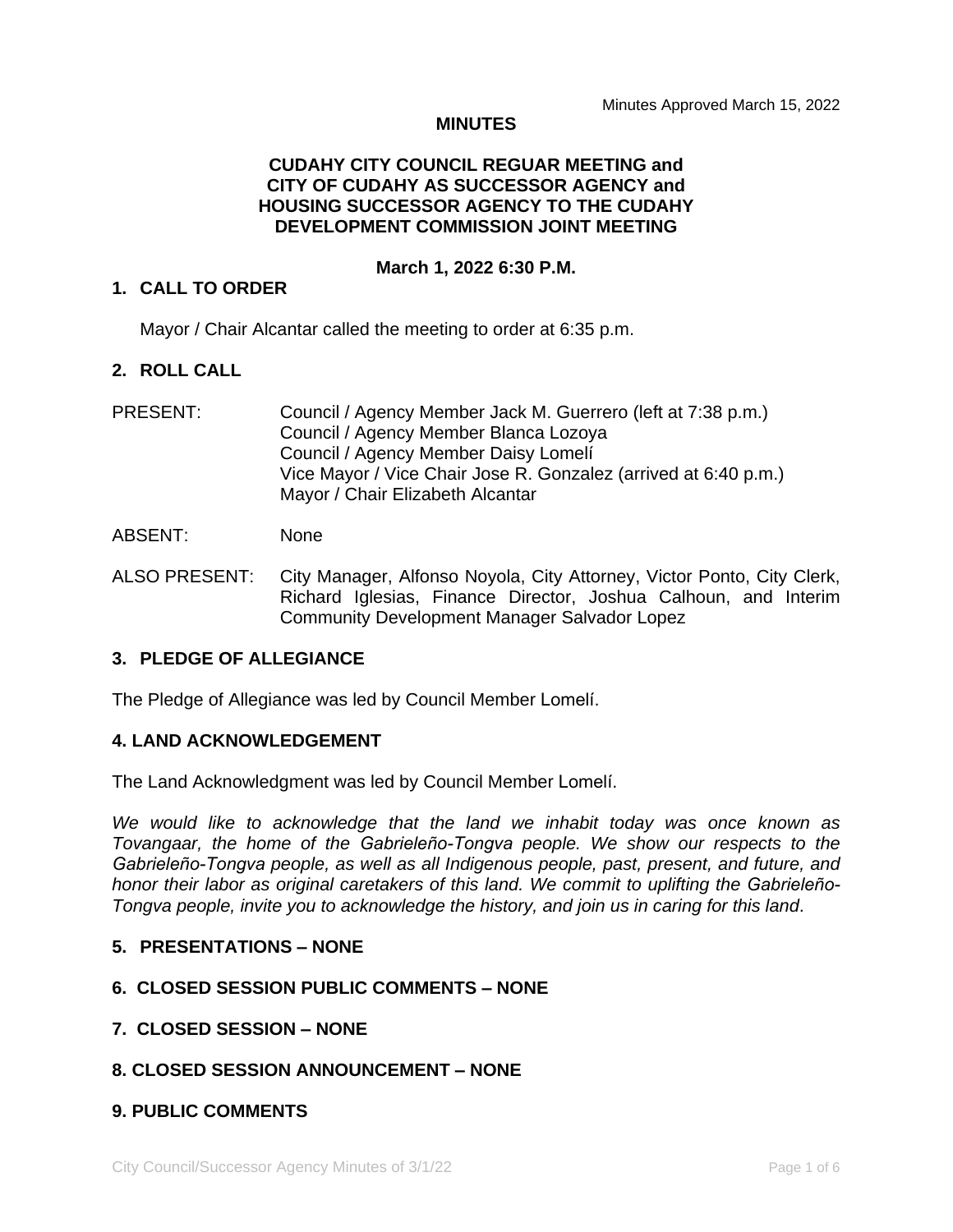Quetzali Garcia asked Council to make sure KIPP So Cal enters into an agreement with DTSC and makes sure the land on Otis is cleaned properly.

Star Laca gave her gratitude towards educators including Council Member Lomelí and Council Member Lozoya thanked them for all their hard work, asked Council to encourage KIPP So Cal to enter into an agreement with DTSC and clean up the site before any construction is done.

Rossmery commented on supporting Cudahy Alliance for Justice on their aspect of asking KIPP So Cal to follow the law and enter into an agreement with Department of Toxic Substances Control to clean up the land safely, also mentioned on the strong history the City has of toxic contamination and thanked Mayor Alcantar for being communitive and keeping the community updated.

Ilse Escobar mentioned the Los Angeles Superior court has revoked the permits that allowed KIPP to build the school and encourage KIPP to follow the law and enter into an agreement with DTSC, commented on educators and the difficult time for public education and getting the school safely built.

Leticia Guzman commented in support of Cudahy Alliance for Justice and is worried for the students that will be attending KIPP, stated they need to do a proper clean-up of the site so future students don't run into any risk or danger.

Susie commented on needing Council's support to encourage KIPP to enter into an agreement with DTSC to ensure all the toxic chemicals are cleaned up in a safely matter and thanked Council Members and staff that have their cameras on during the meeting.

Jen Ganata commented in support of Cudahy Alliance for Justice and the recent ruling asked the city to go back and look at the site where KIPP is, mentioned it was a great opportunity to figure out how to do remediation and provide this need to the community as to what needs to happen next, she also commented how it is important for KIPP to engage with Department of Toxic Substances Control and ensure remediation at the cite, commented on the adoption of the housing element and how to address environmental injustice in the community.

Irma Lopez commented in support of the Cudahy Alliance for Justice, mentioned the City needs to remove the soil at KIPP location if a school is going to be built, schools should be built in clean land free of toxic substances, and commented on KIPP doing the right things.

# **10. CITY COUNCIL COMMENTS / REQUESTS FOR AGENDA ITEMS**

Council Member Guerrero mentioned tomorrow is Ash Wednesday encouraged everyone to get to mass and extended his wishes of a grace filled lent season, questioned City Attorney on closed session regarding early discussion related to the City Manager selection process, reminded residents on the 2022 election season specifically the Educational Freedom Act Initiation.

Council Member Lomelí thanked all the speakers that continue to show up, commented on Tara Yosso theory of cultural wealth model and how it impowers the youth, mentioned letting go of deficits, mind set and focusing on test scores when there are many more to impower the youth with, announced at Teresa Hughes Elementary student are getting ready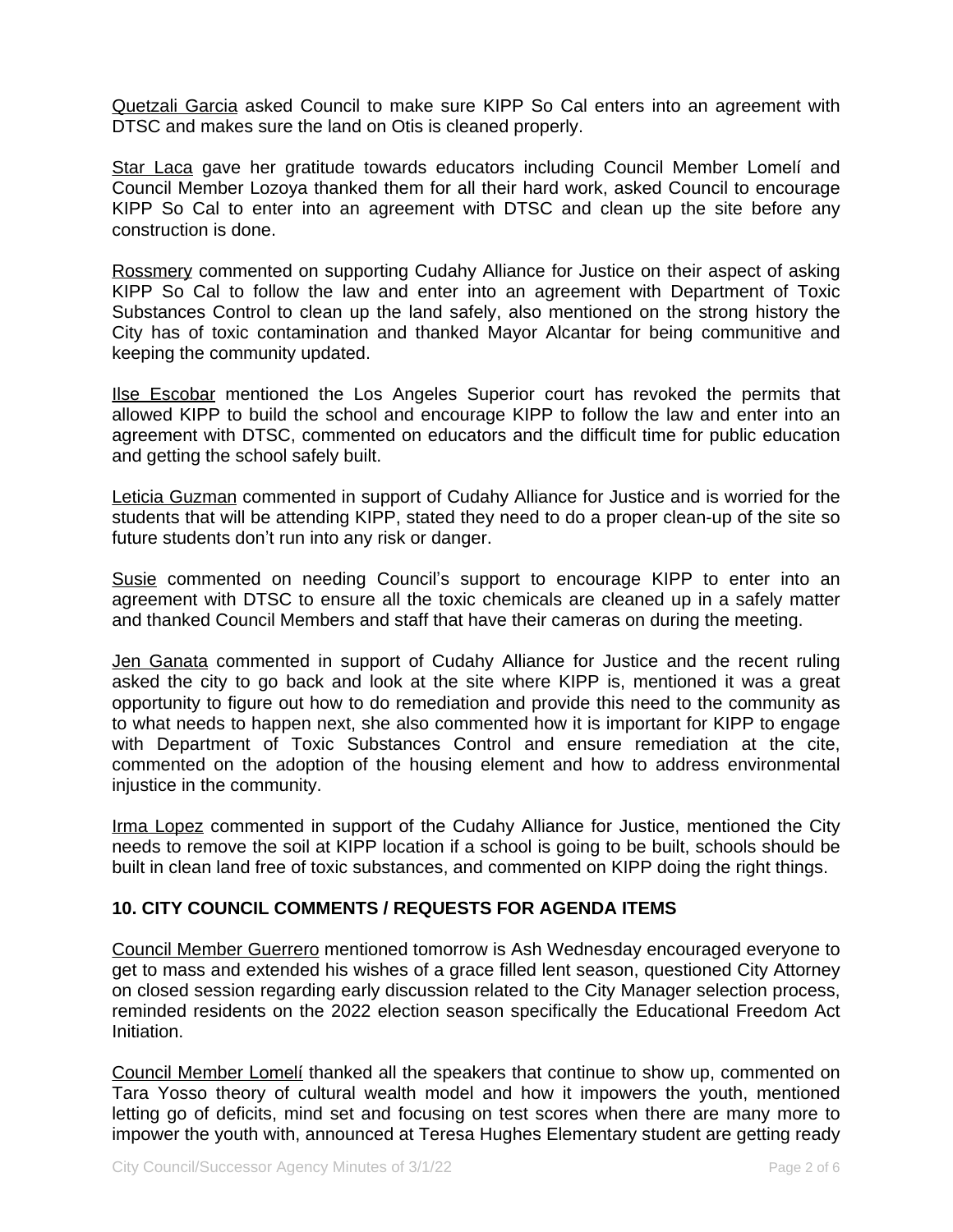to lead a Student Lead Conferences and also a Junior Coach Program to develop leadership skills.

Mayor Alcantar announced the City received a 680 thousand grant through parks and county partners, also Jaime Escalante was one of the top 3 schools in terms of attendance, requested to add to next agenda a resolution in support of the workers that have been working throughout the pandemic and stayed working but are not getting the benefits or wages they deserve.

# **11. CITY MANAGER REPORT (information only)**

#### **12. REPORTS REGARDING AD HOC, ADVISORY, STANDING OR OTHER COMMITTEE MEETINGS –** NONE

#### **13. WAIVER OF FULL READING OF RESOLUTIONS AND ORDINANCES**

**Motion:** Council Member Lomelí motioned to waive full reading of resolutions and ordinances, seconded by Council Member Lozoya. Motion passed 4-0 by the following roll call vote:

AYES: Lozoya, Lomelí, Gonzalez, and Alcantar NOES: None ABSENT: None ABSTAIN: Guerrero

### **14. CONSENT CALENDAR**

*Council Member Guerrero requested to pull all Consent Calendar items each for separate consideration.*

**A.** Approval of the City Demands and Payroll Including Cash and Investment Report for the Month of January 2022

**Recommendation:** The City Council is requested to approve the Demands and Payroll in the amount of \$795,681.69 including Cash and Investment Report by Fund for the month of January 2022.

**Motion:** Council Member Lomelí motioned to approve the Demands and Payroll in the amount of \$795,681.69 including Cash and Investment Report by Fund for the month of January 2022, seconded by Mayor Alcantar. Motion passed 3-2 by the following roll call vote:

AYES: Lomelí, Gonzalez, and Alcantar NOES: Guerrero and Lozoya ABSENT: None ABSTAIN: None

**B.** Consideration to Review and Approve the Draft Minutes of February 15, 2022, for the Regular Meeting of the City Council and the Joint Meeting of the City of Cudahy as Successor Agency and Housing Successor Agency to the Cudahy Development **Commission**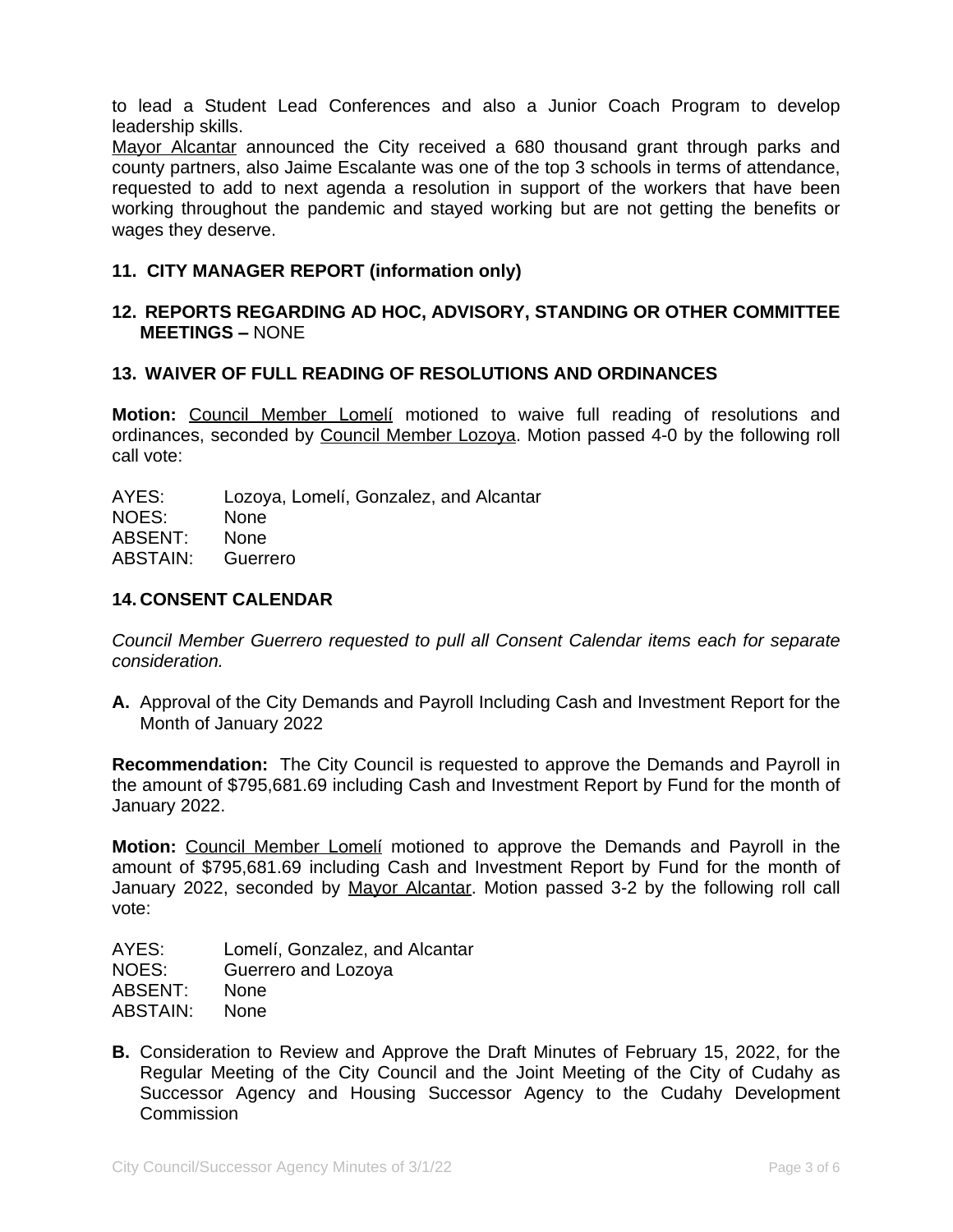**Recommendation:** The City Council is requested to review and approve the City Council / Successor Agency Draft Minutes for February 15, 2022.

**Motion:** Council Member Lomelí motioned to review and approve the City Council / Successor Agency Draft Minutes for February 15, 2022, seconded by Mayor Alcantar. Motion passed 4-1 by the following roll call vote:

AYES: Lozoya, Lomelí, Gonzalez, and Alcantar NOES: Guerrero ABSENT: None ABSTAIN: None

**C.** Adoption of Ordinance No. 718 - General Plan Amendment 21-01 – City of Cudahy 6th Cycle Housing Element Update – Citywide

**Recommendation:** The City Council is requested to adopt on Second Reading, Ordinance 718 approving General Plan Amendment 21-01, adopting the 2021 - 2029 6th Cycle Housing Element, and approving the Addendum to Cudahy General Plan 2040 EIR (SCH#2017071071) for the draft Housing Element Update.

**Motion:** Mayor Alcantar motioned to adopt on Second Reading, Ordinance 718 approving General Plan Amendment 21-01, adopting the 2021 - 2029 6th Cycle Housing Element, and approving the Addendum to Cudahy General Plan 2040 EIR (SCH#2017071071) for the draft Housing Element Update adding a ten-housing element goal to read "The City will advance housing goals through economic development initiatives aiming to address the intersection of economic justice and housing accessibility", seconded by Council Member Lomelí. Motion passed 4-2 by the following roll call vote:

| Lomelí, Gonzalez, and Alcantar |
|--------------------------------|
| Guerrero and Lozoya            |
| <b>None</b>                    |
| <b>None</b>                    |
|                                |

**D.** Adoption of Proposed Resolution No. 22-10 Electing the Population and Inflation Factors and Establishing the City's Fiscal Year (FY) 2021-2022 Appropriations Limit (Gann Limit)

# *Presented by the Finance Director*

**Recommendation:** The City Council is requested to adopt proposed Resolution No. 22-10 confirming the population and inflation factors used to calculate the annual Appropriation Limit (Gann Limit) and establish the City's Gann Limit for Fiscal Year (FY) 2021-2022.

**Motion:** Council Member Lomelí motioned to adopt proposed Resolution No. 22-10 confirming the population and inflation factors used to calculate the annual Appropriation Limit (Gann Limit) and establish the City's Gann Limit for Fiscal Year (FY) 2021-2022, seconded by Vice Mayor Gonzalez. Motion passed 3-1 by the following roll call vote:

AYES: Lomelí, Gonzalez, and Alcantar NOES: Guerrero ABSENT: None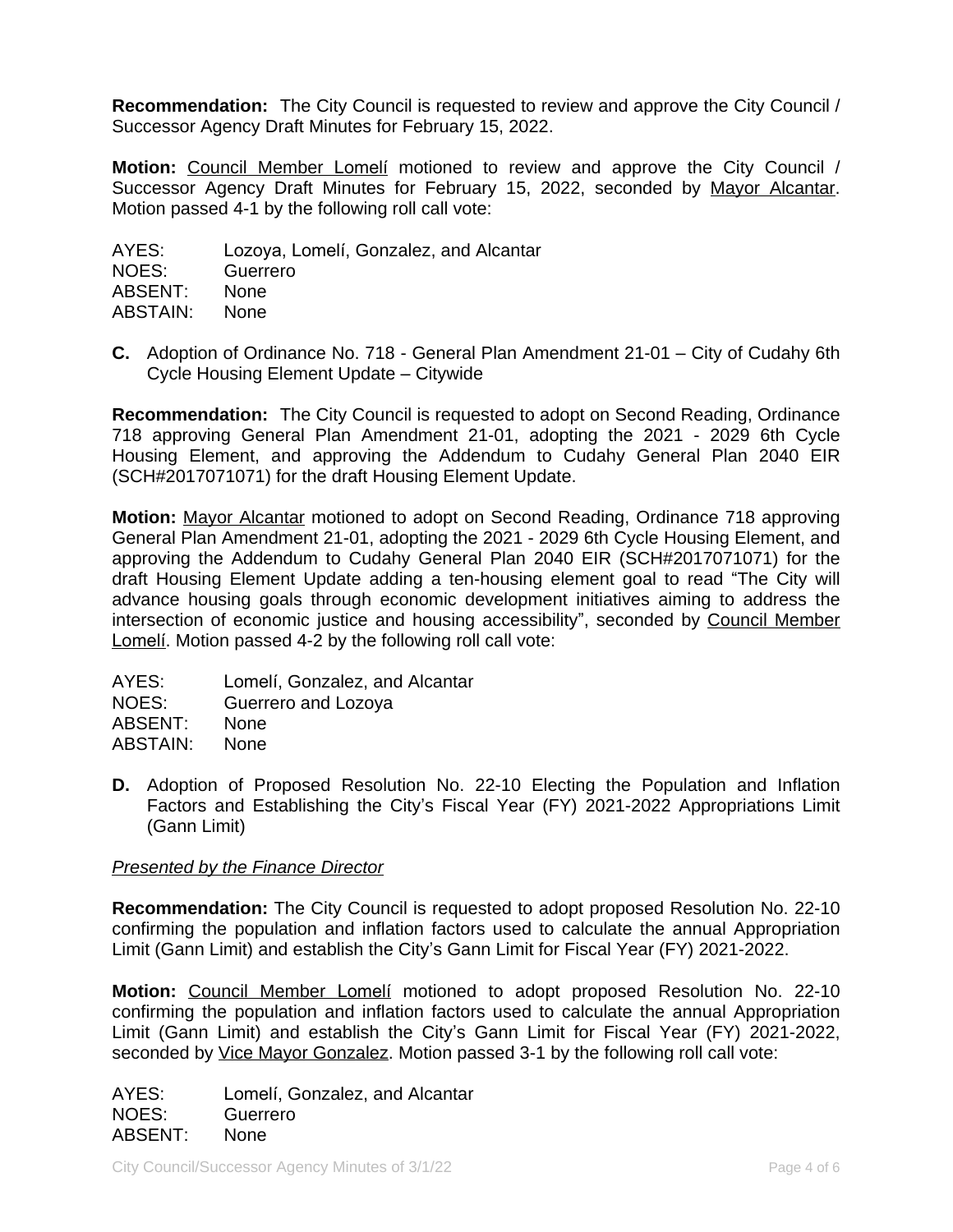ABSTAIN: Lozoya

# **15. PUBLIC HEARING – NONE**

### **16. BUSINESS SESSION**

**A.** Creation and Appointment of the Public Utilities Ad Hoc Committee

#### *Presented by the City Clerk*

**Recommendation**: The City Council is requested to create a Public Utilities Ad Hoc Committee and appoint two council members to serve on the committee.

**Motion:** Mayor Alcantar motioned to create a Public Utilities Ad Hoc Committee and appoint Vice Mayor Gonzalez and Council Member Lomelí to serve on the committee, seconded by Vice Mayor Gonzalez. Motion passed 4-0-1 by the following roll call vote:

AYES: Lozoya, Lomelí, Gonzalez, and Alcantar NOES: None ABSENT: Guerrero ABSTAIN: None

### **17. COUNCIL DISCUSSION –** NONE

#### **City Manager requested Council to reopen item 11 City Manager Report.**

**Motion:** Council Member Lomelí motioned to reopen item 11 City Manager Report, seconded by Vice Mayor Gonzalez. Motion passed 4-0-1 by the following roll call vote:

AYES: Lozoya, Lomelí, Gonzalez, and Alcantar NOES: None ABSENT: Guerrero ABSTAIN: None

#### **18. ADJOURNMENT**

Council Member Lomelí motioned to adjourn the City Council / Agency meeting at 7:50 p.m., seconded by Council Member Lozoya. Motion passed 4-0-1 by the following roll call vote:

AYES: Lozoya, Lomelí, Gonzalez, and Alcantar NOES: None ABSENT: Guerrero ABSTAIN: None

> Elizabeth Alcantar Mayor

 $\overline{a}$ 

ATTEST: